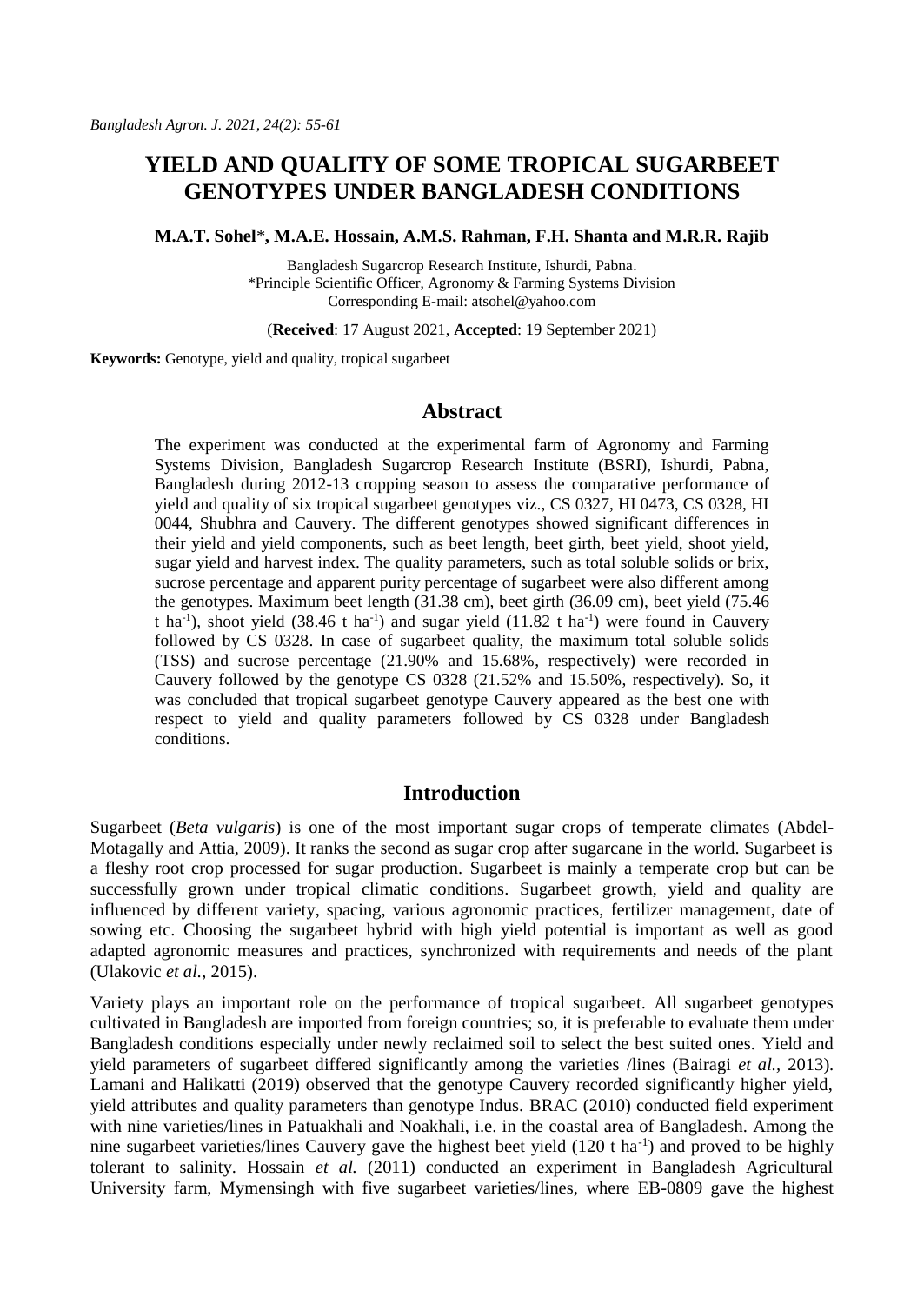yield (89.74 t ha<sup>-1</sup>) compared to other varieties. Sugarbeet is a new crop in Bangladesh and until now it has not been grown commercially in a large scale. Systematic research to improve the yield and quality of sugarbeet through best agronomic practices is also scare. Considering the above facts, the present study was carried out to evaluate yield, yield related parameters and quality of six selected tropical sugarbeet genotypes under Bangladesh conditions.

#### **Materials and Methods**

The experiment was conducted at BSRI farm, Ishurdi (AEZ-11) during rabi cropping season of 2012- 13 following a Randomized Complete Block Design with three replications. Each plot size was 4.0 m  $\times$ 4.0 m i.e. 16 m<sup>2</sup>. The seeds were sown on 04 November 2012 at about 2 cm depth at a distance of 50 cm from line to line and 20 cm from plant to plant. Six tropical sugarbeet genotypes, viz. CS 0327, HI 0473, CS 0328, HI 0044, Shubhra and Cauvery were used as treatment materials. The land was uniformly fertilized with 260 kg urea, 100 kg triple super phosphate (TSP), 225 kg muriate of potash (MoP), 100 kg gypsum, 10 kg zinc sulphate and 7 kg boric acid  $\text{ha}^{-1}$  (BSRI, 2011). Three weedings were done at 30, 50 and 70 DAS for the study. Plants were thinned at the age of 35 days after sowing to obtain one plant per hill. Earthing-up was done to cover the root base and to facilitate drainage operation. The experimental field required 3 irrigations applied at 45, 90 and 125 DAS.

Data on yield and yield contributing components, viz. beet length, beet girth, beet yield, shoot yield, sugar yield, harvest index, total soluble solids or brix, sucrose percentage and apparent purity percentage were collected following standard methods. All data were statistically analyzed according to the technique of analysis of variance (ANOVA) by means of "STATISTIX-10" Computer software package for windows version (Statistix-10, 2013) and least significant difference (LSD) method was used to test the differences between treatment means at 5% level of probability.

# **Results and Discussion**

Yield, yield contributing characters and quality in respect of beet length (cm), beet girth (cm), beet yield (t ha<sup>-1</sup>), shoot yield (t ha<sup>-1</sup>), sugar yield (t ha<sup>-1</sup>), harvest index (HI), total soluble solids (TSS %) or brix (%), sucrose percentage (%) and apparent purity percentage (%) are presented and discussed here under:

#### **Yield and Yield Components**

#### **Beet length and beet girth**

Beet length and beet girth were significantly responded to different sugarbeet genotypes at harvest (Fig. 1 and Fig. 2). The maximum beet length and beet girth (31.38 cm and 36.09 cm) was obtained from the variety Cauvery which was statistically similar with CS 0328 (29.99 cm and 35.01 cm), respectively. The lowest beet length (27.80 cm) and beet girth (30.33 cm) was measured from HI 0044 and Shubhra, respectively. Enan *et al.* (2009), Hossain *et al.* (2011) and Bairagi *et al.* (2013) were also found genotypic differences in beet length and girth.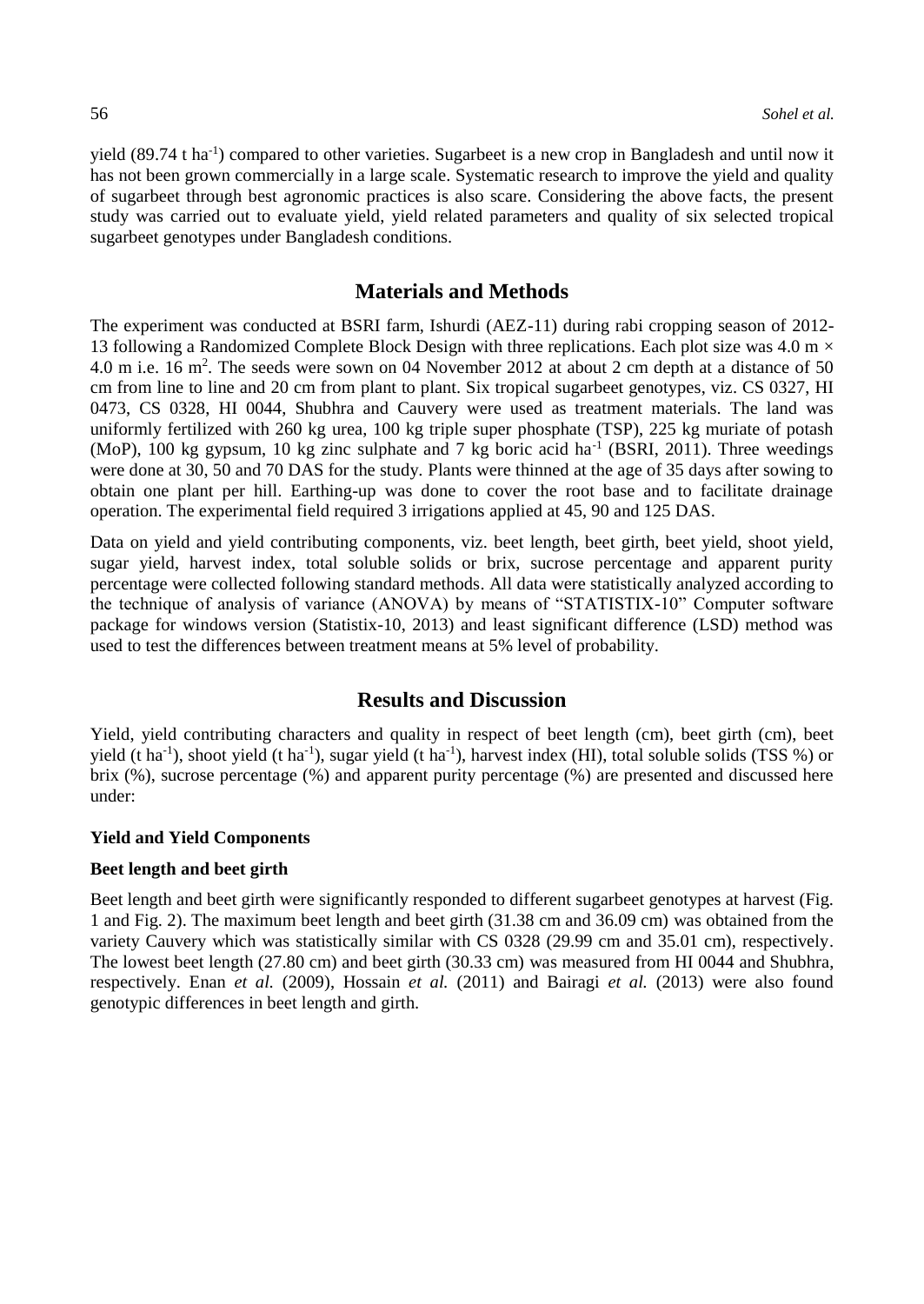*Yield and Quality of Some Tropical Sugarbeet Genotypes* 57



Fig. 1. Effect of genotypes on beet length of six tropical sugarbeet genotypes at harvest.



Fig. 2. Effect of genotypes on beet girth of six tropical sugarbeet genotypes at harvest.

#### **Beet yield and shoot yield**

Beet and shoot yield were significantly influenced by sugarbeet genotypes at harvest (Fig. 3 and 4). Among the genotypes, the maximum beet yield and shoot yield  $(75.46 \text{ t} \text{ ha}^{-1} \text{ and } 38.46 \text{ t} \text{ ha}^{-1}$ , respectively) was recorded in Cauvery, which was statistically similar with CS 0328 (72.07 t ha<sup>-1</sup> and 37.59 t ha<sup>-1</sup>, respectively), while the lowest yield (57.57 t ha<sup>-1</sup> and 25.25 t ha<sup>-1</sup>, respectively) obtained from Shubhra. The highest beet yield and shoot yield were attributed to the higher number of leaves plant<sup>-1</sup>, individual beet and shoot fresh weight plant<sup>-1</sup>. These results agreed with the findings of BRAC (2010), Jozefyova (2004), Rahman (2011) and Badawi *et al.* (2003) that genotypic differences influenced the plant morphological characters.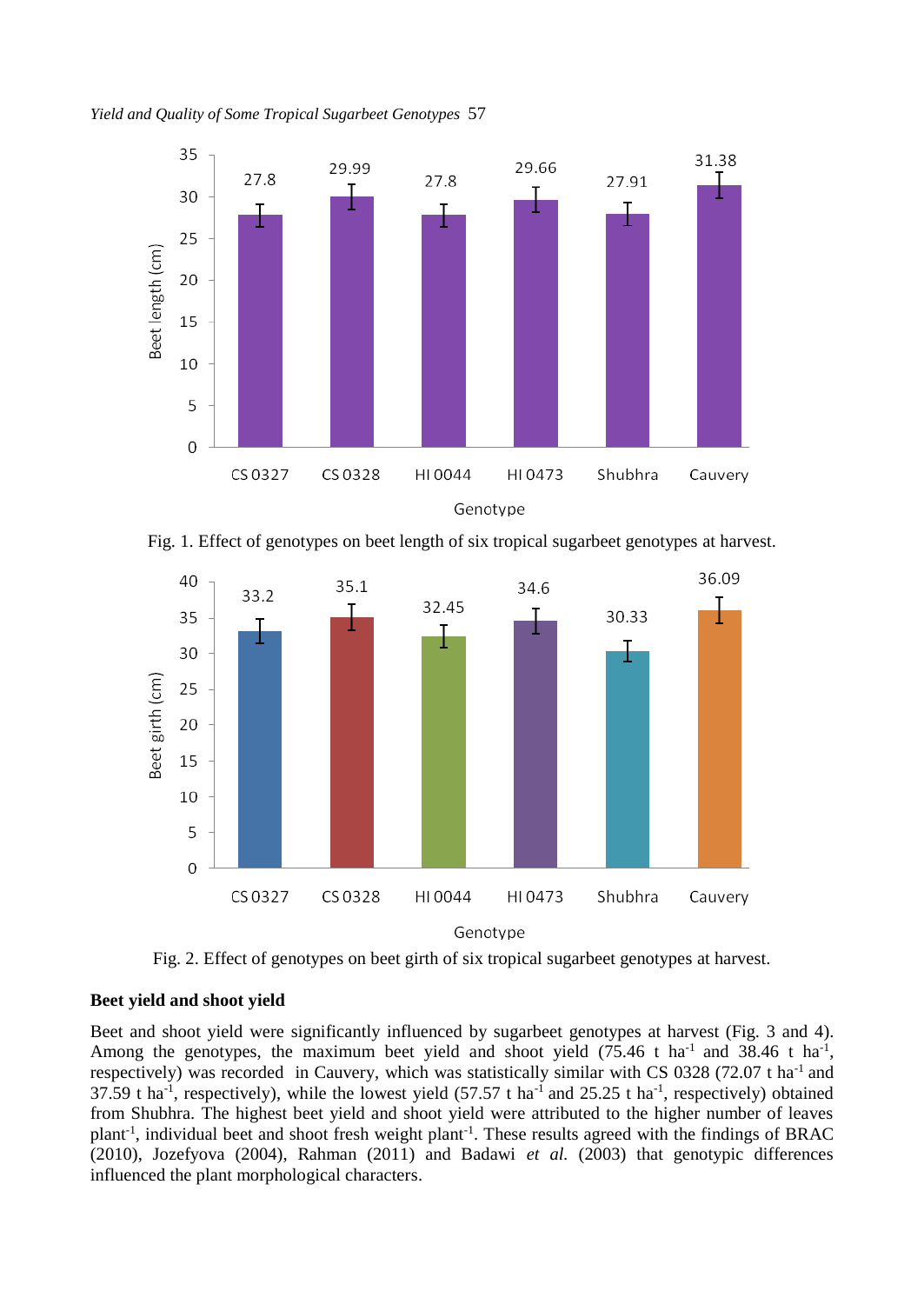

Fig. 3. Effect of genotypes on beet yield of six tropical sugarbeet genotypes at harvest.





### **Sugar yield and harvest index (HI)**

Sugar yield and harvest index were significantly influenced by tropical sugarbeet genotypes at harvest (Fig. 5 and 6). The maximum sugar yield  $(11.82 \text{ t} \text{ ha}^{-1})$  was found in Cauvery followed by CS 0328  $(11.17 \text{ t} \text{ ha}^{-1})$  and genotype HI 0044 gave the lowest amount of sugar yield  $(8.58 \text{ t} \text{ ha}^{-1})$ . The highest value of harvest index was achieved in genotype CS 0327 (0.716), and the genotype CS 0328 gave the lowest (0.657). Sugar yield varied significantly due to significant difference in beet yield. The results reflected that genotype Cauvery and CS 0328 was the suitable genotype in terms of sugar yield. Similar findings were reported by Marlander and Rothe (2005), Azzazy *et al.* (2007) and Aly (2006) that there was a significant genotypic difference in producing sugar yield under tropical conditions.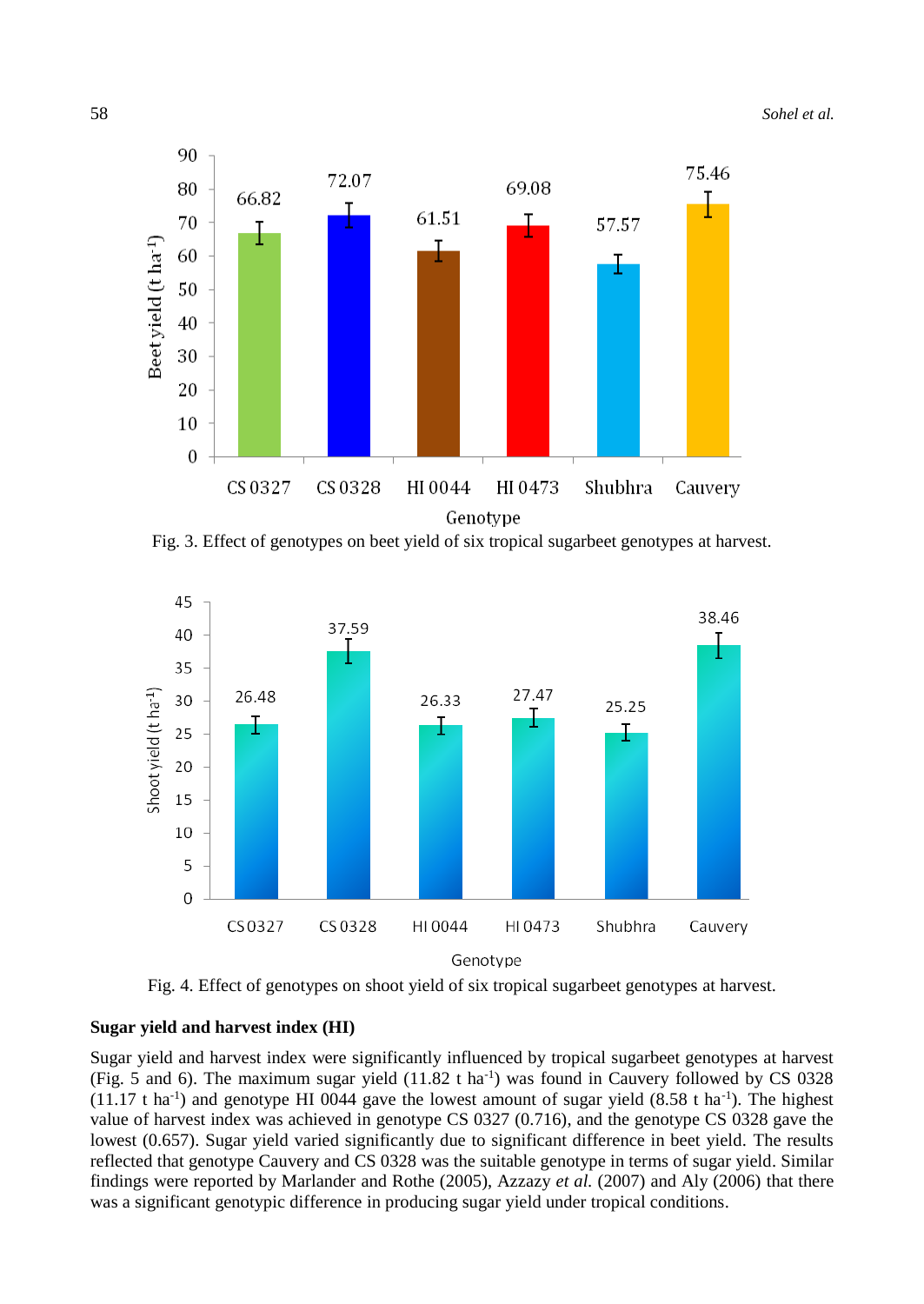

Fig. 5. Effect of genotypes on sugar yield of six tropical sugarbeet genotypes at harvest.



Fig. 6. Effect of genotypes on harvest index of six tropical sugarbeet genotypes at harvest.

### **Beet Quality Characters**

### **Total soluble solids or Brix**

Genotypes were significantly influenced the total soluble solids in juice of tropical sugarbeet root (Table 1). The maximum TSS (21.90 %) was recorded in Cauvery followed by CS 0328 (21.52 %) where the genotype HI 0044 gave the lowest TSS (19.79 %). **Sucrose percentage** 

Sucrose percentage in tropical sugarbeet was significantly influenced by the genotypes (Table 1). The results revealed that Cauvery had the maximum concentration of sucrose (15.68 %), which was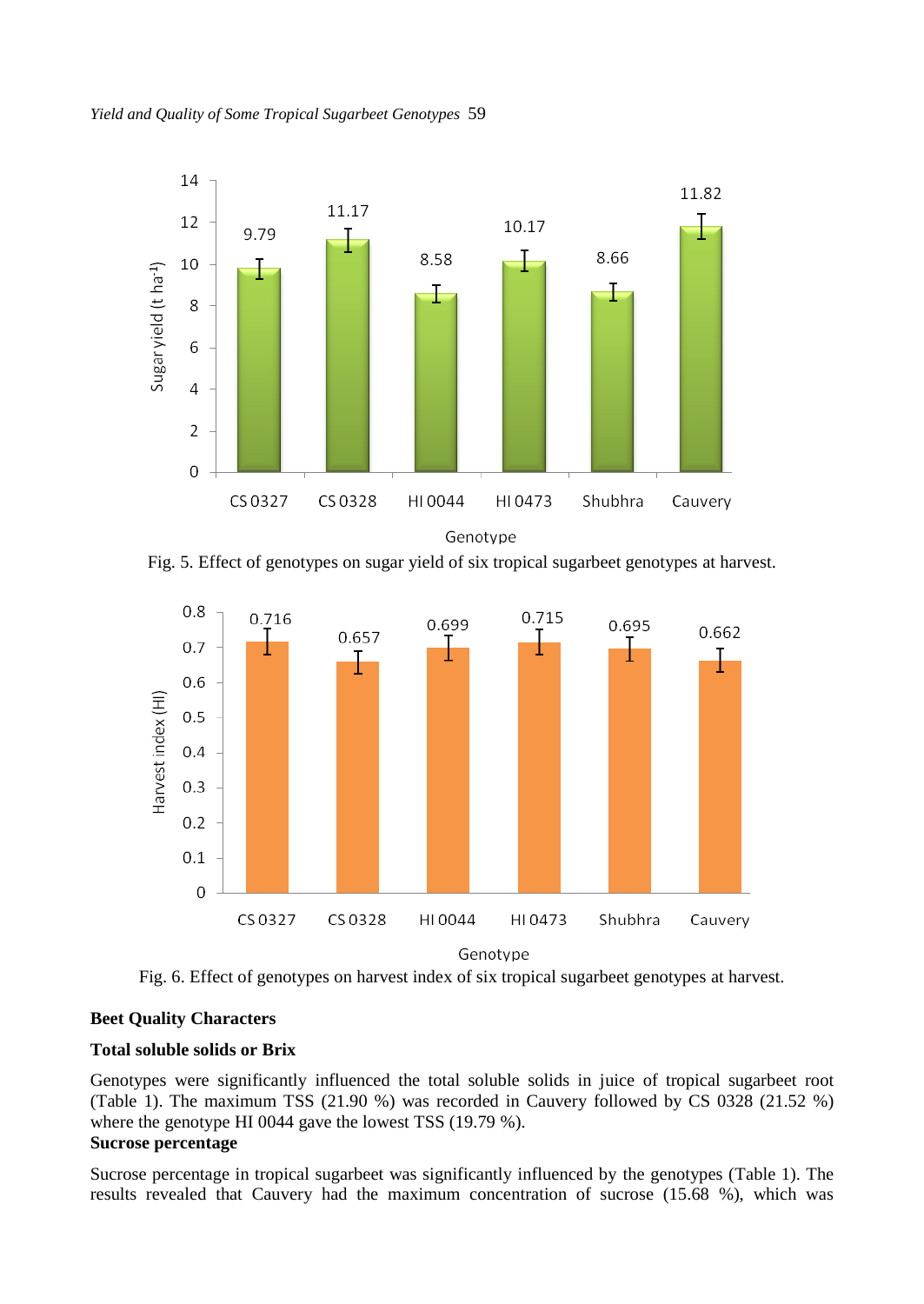statistically similar with CS 0328 (15.50 %). The lowest concentration (13.95 %) of sucrose was found in the genotype HI 0044. Superiority at TSS and sucrose % may be due to the genetic structure of this variety. This result was in agreement with the findings of Ntwanai and Tuwanai (2013), Osman *et al.* (2003), Islam *et al.* (2012) and Enan *et al.* (2009) also that sucrose content varied due to genotypic differences.

| <b>Treatments</b>     | <b>Beet quality characters</b>                             |                              |                                              |
|-----------------------|------------------------------------------------------------|------------------------------|----------------------------------------------|
| (Variety)             | <b>Total soluble solids</b><br>(TSS $\%$ ) or Brix $(\%$ ) | Sucrose percentage<br>$(\%)$ | <b>Apparent purity</b><br>percentage $(\% )$ |
| CS 0327               | 20.41c                                                     | 14.65 $c$                    | 71.79 a                                      |
| CS 0328               | 21.52a                                                     | 15.50a                       | 72.04 a                                      |
| HI 0044               | 19.79d                                                     | 13.95 d                      | 70.50 <sub>b</sub>                           |
| HI 0473               | $20.65$ bc                                                 | 14.73c                       | 71.32 ab                                     |
| <b>Shubhra</b>        | 21.04 <sub>b</sub>                                         | 15.03 <sub>b</sub>           | 71.41 ab                                     |
| Cauvery               | 21.90a                                                     | 15.68 a                      | 71.60 ab                                     |
| CV(%)                 | 1.28                                                       | 1.05                         | 1.15                                         |
| LSD <sub>(0.05)</sub> | 0.40                                                       | 0.24                         | 1.23                                         |

Table 1. Total soluble solids, sucrose percentage and apparent purity percentage of sugarbeet as affected by genotypes at harvest

In a column, figures with a similar letter do not differ significantly and those with dissimilar letter significant at 5% level.

#### **Apparent purity percentage**

Apparent purity percentage of tropical sugarbeet was significantly influenced by the different genotypes. The maximum apparent purity percentage (72.04 %) was obtained from CS 0328 followed by CS 0327 (71.79 %) and the lowest (70.50 %) purity percentage was appeared in genotype HI 0044.

## **Conclusion**

It may be concluded that among the six genotypes, Cauvery showed the better performance in all aspect of yield and quality parameters of sugarbeet, except harvest index and apparent purity percentage followed by the genotype CS 0328 in all the studied charactyers. Hence, the sugarbeet genotypes Cauvery and CS 0328 could be selected for further evaluation under different field conditions before going for cultivation commercially in Bangladesh.

### **References**

- Abdel-Motagally, F.M.F. and K.K. Attia. 2009. Response of sugarbeet plants to nitrogen and potassium fertilization in sandy calcareous soil. Int. J. Agric. Bio. 11: 695-700.
- Aly, E.F. 2006. Effect of environmental conditions on productivity and quality of some sugarbeet varieties. Ph. D. Thesis. Fac. of Agric. Benha Univ., Egypt.
- Azzazy, N.B., N.M.S. Shalaby and A.M. Abd El-Razek. 2007. Effect of planting density and days to harvest on yield and quality of some sugarbeet varieties under Fayoum condition. Egypt. J. Appl. Sci. 22(12A): 101-14.
- Badawi, M.A., M.A. EL-Agroudy and A.N. Attia. 2003. Effect of sowing dates and NPK fertilization on growth and yield of sugarbeet (*Beta vulgaris* L.). J. Agric. Sci. 20(6): 2683-2689.
- Bairagi, A., S.K. Paul, M.A. Kader and M.S. Hossain. 2013. Yield of tropical sugarbeet as influenced by variety and rate of fertilizer application. Pak. Sugar J. 28(4): 15.